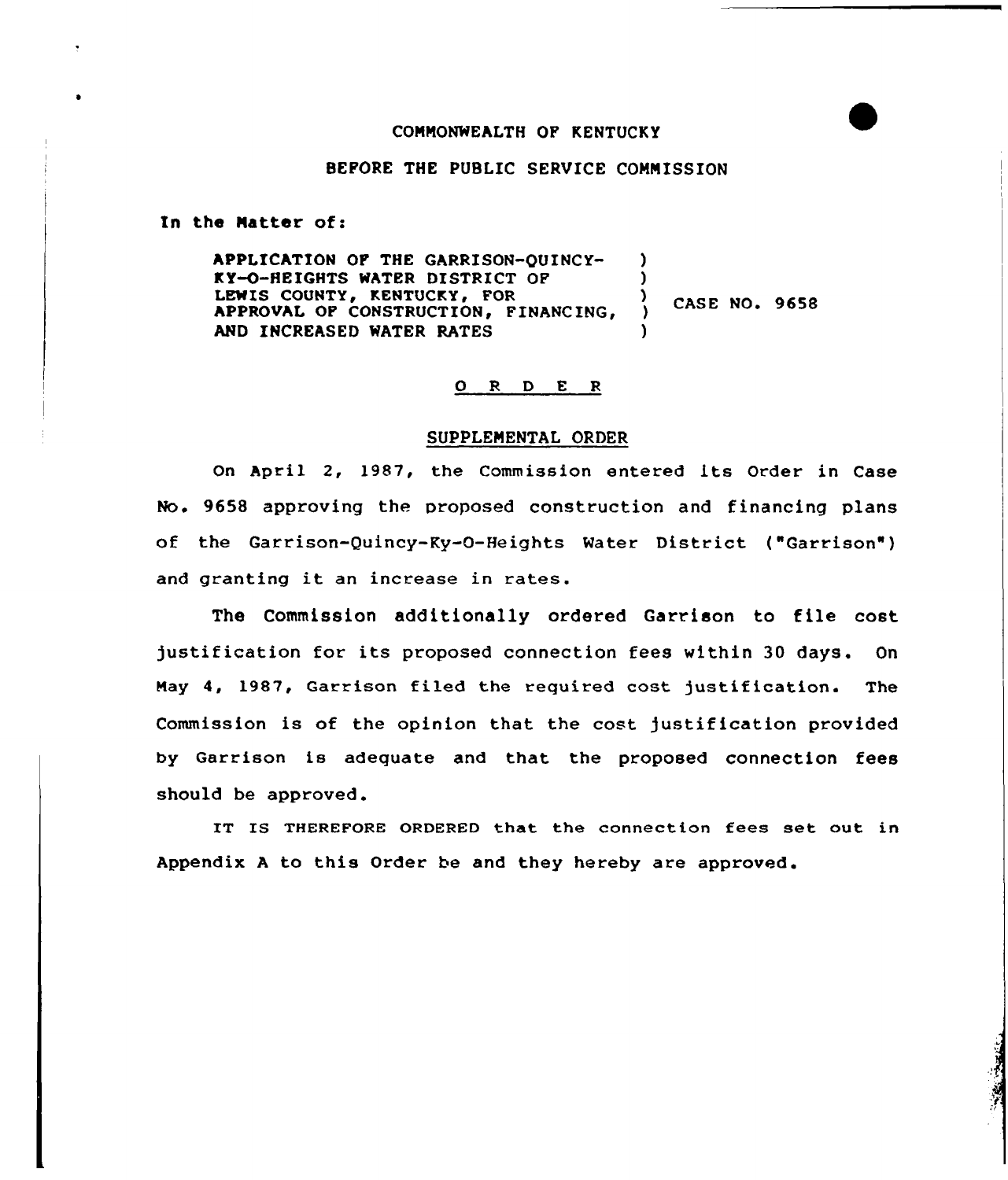Done at Frankfort, Kentucky, this 13th day of May, 1987.

PUBLIC SERVICE COMMISSION

Chairman D. 7. VPce Chairman

 $\sim$   $\sim$   $\sim$ 

ATTEST:

**Executive Director**